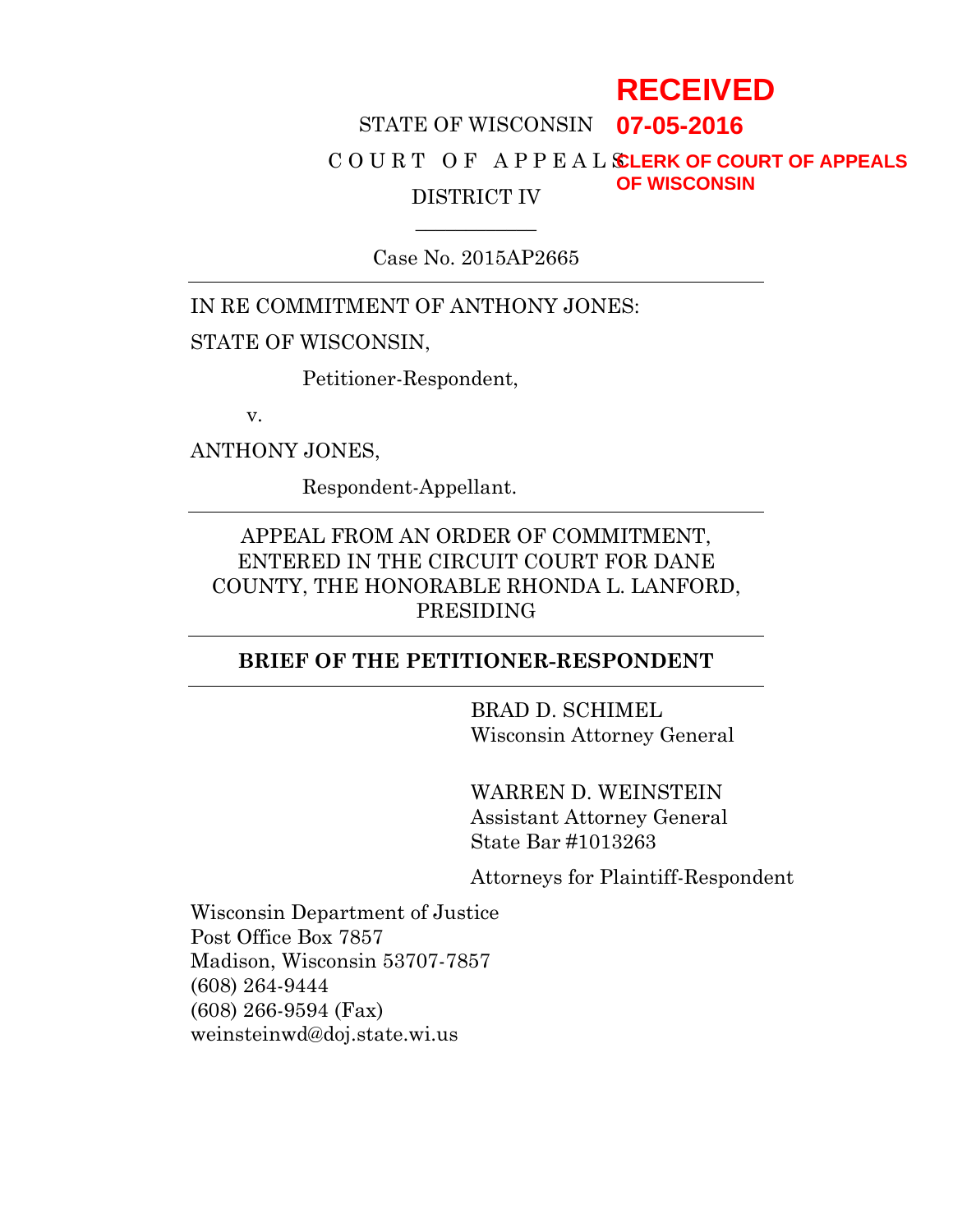# **TABLE OF CONTENTS**

| STATEMENT ON ORAL ARGUMENT                                                                                                        |  |
|-----------------------------------------------------------------------------------------------------------------------------------|--|
|                                                                                                                                   |  |
|                                                                                                                                   |  |
|                                                                                                                                   |  |
| The <i>Daubert</i> standard and Wis. Stat.<br>L.                                                                                  |  |
| $\Pi$ .<br>The circuit court did not misuse its<br>discretion in admitting Dr. Jurek's expert<br>opinion using the RRASOR and the |  |
|                                                                                                                                   |  |

# **TABLE OF AUTHORITIES**

## **Cases**

| Daubert v. Merrell Dow Pharm., Inc.,                                         |
|------------------------------------------------------------------------------|
| <i>Frye v. United States,</i>                                                |
| Garcetti v. Superior Court,<br>102 Cal. Rptr. 2d 214 (Cal. Ct. App. 2000) 12 |
| General Elec. Co. v. Joiner,                                                 |
| Goddard v. State,                                                            |
| Heller v. Shaw Indus., Inc.,                                                 |
| In re Commitment of Combs,<br>2006 WI App 137, 295 Wis. 2d 457,              |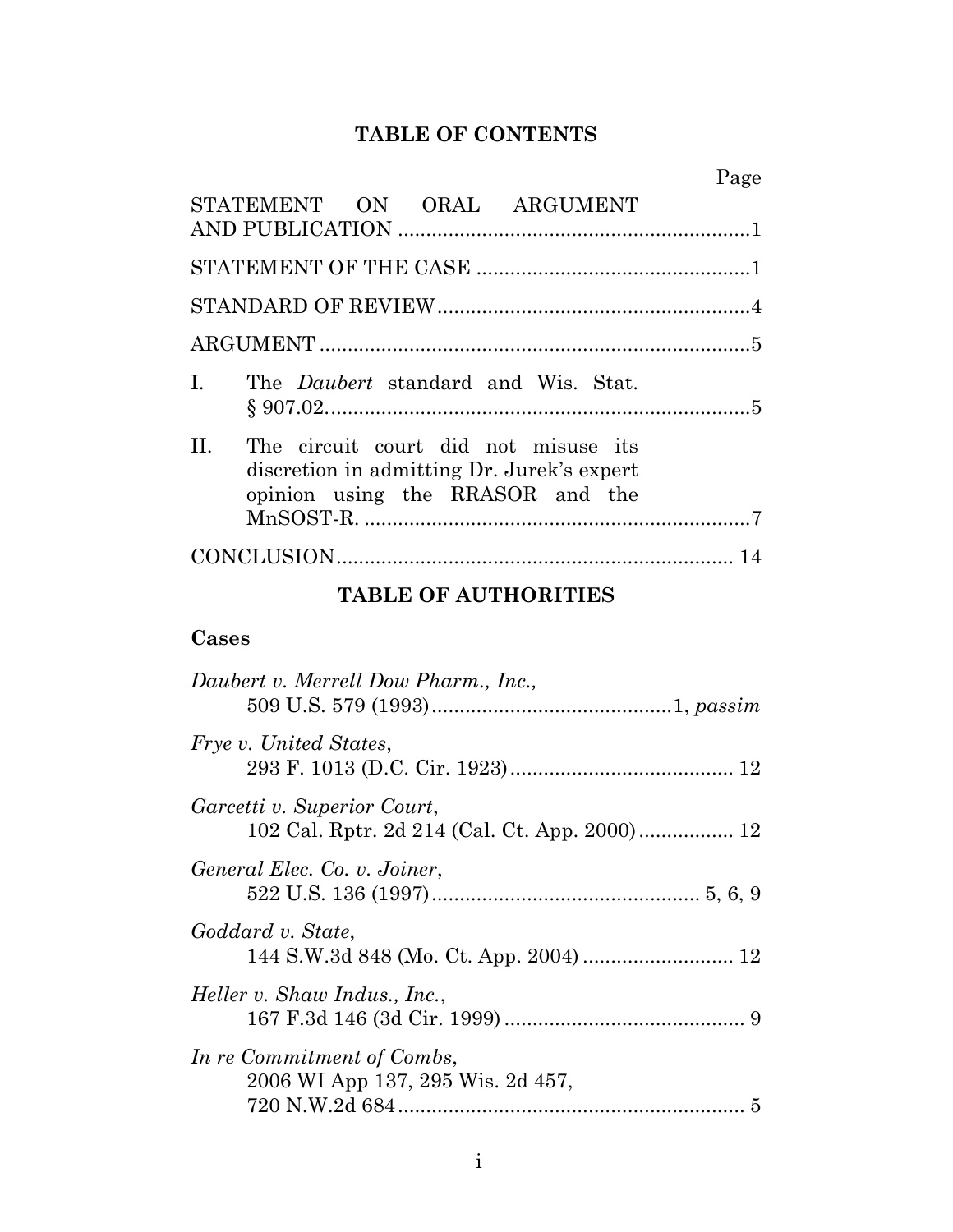Page

# **TABLE OF AUTHORITIES** (continued)

| In re Commitment of R.S.,<br>773 A.2d 72 (N.J. Super. Ct. App. Div. 2001) 12 |
|------------------------------------------------------------------------------|
| In re Commitment of Richard,<br>2014 WI App 28, 353 Wis. 2d 219,             |
| In re Commitment of Schulpius,<br>2012 WI App 134, 345 Wis. 2d 351,          |
| In re Commitment of Simons,                                                  |
| In re Commitment of Smalley,<br>2007 WI App 219, 305 Wis. 2d 709,            |
| In re Commitment of Tainter,<br>2002 WI App 296, 259 Wis. 2d 387,            |
| In re Detention of Holtz,                                                    |
| In re Detention of Strauss,                                                  |
| Kannankeril v. Terminix Int'l, Inc.,                                         |
| Kumho Tire Co., Ltd. v. Carmichael,<br>$6, 10$                               |
| Leaf v. Goodyear Tire & Rubber Co.,                                          |
| People v. Poe,                                                               |
| Ruiz-Troche v. Pepsi Cola Bottling Co.,                                      |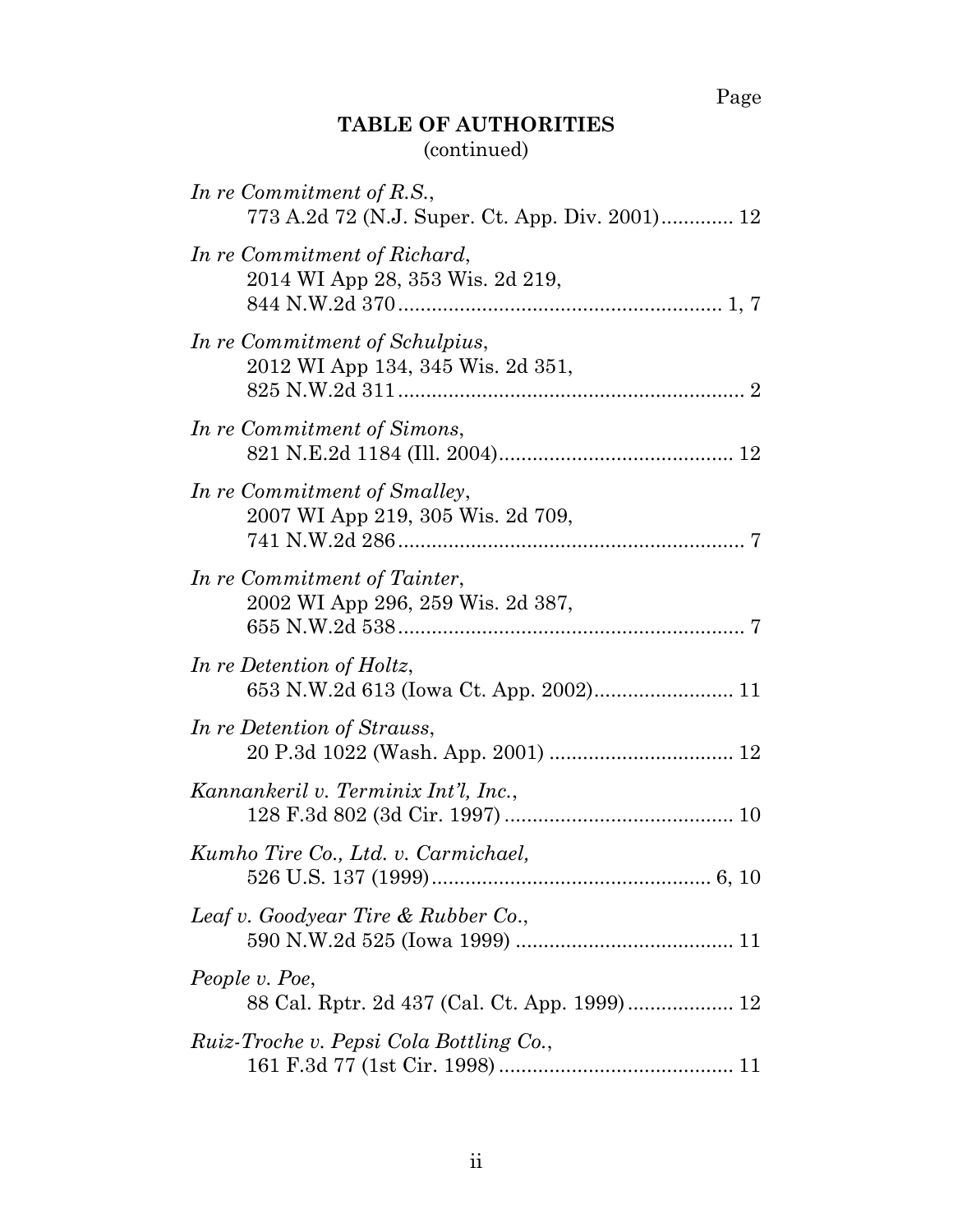# Page

## **TABLE OF AUTHORITIES** (continued)

| State v. Cardenas-Hernandez,                                          |
|-----------------------------------------------------------------------|
| State v. Chitwood,<br>2016 WI App 36, __ Wis. 2d __,                  |
| State v. Giese,<br>2014 WI App 92, 356 Wis. 2d 796,                   |
| State v. Jenkins,<br>168 Wis. 2d 175, 483 N.W.2d 262                  |
| State v. Jimmie L. Mable,<br>No. 2015AP0376, 2015 WL 5003514          |
| State v. Kandutsch,<br>2011 WI 78, 336 Wis. 2d 478, 799 N.W.2d 865  6 |
| United States v. Mikos,                                               |
| United States v. Shields,<br>597 F. Supp. 2d 224 (D. Mass. 2009)  11  |
| <b>Statutes</b>                                                       |
|                                                                       |
|                                                                       |
|                                                                       |
| <b>Other Authorities</b>                                              |
|                                                                       |

Federal Rule of Evidence 702................................ 6, 7, 8, 9, 11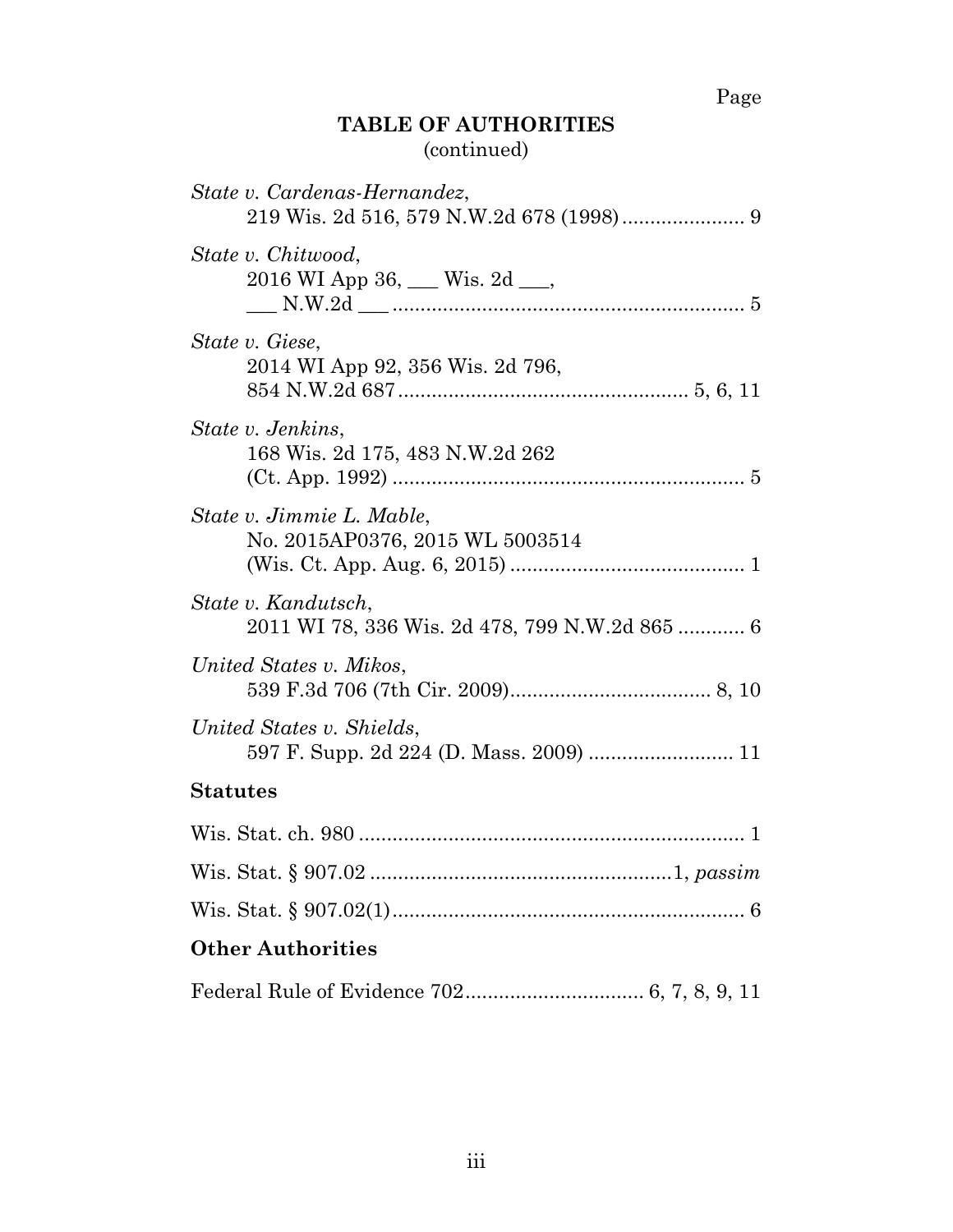#### **STATEMENT ON ORAL ARGUMENT AND PUBLICATION**

The State does not request oral argument. Publication of the court's decision is warranted because of the lack of Wisconsin case law addressing the admissibility of actuarial instruments in Chapter 980 cases under the new *Daubert*  standard.<sup>1</sup>

#### **STATEMENT OF THE CASE**

The State petitioned to commit Anthony Jones as a sexually violent person pursuant to Wis. Stat. ch. 980. (1.) Jones filed a pre-trial motion to exclude any testimony by Drs. Jurek or Allen regarding three instruments—the Static-99, the RRASOR,<sup>2</sup> and the MnSOST-R3—on the ground that they did not meet the requirements of Wis. Stat. § 907.02 and *Daubert*. <sup>4</sup> (24; Jones' Br. 2.) The circuit court held a *Daubert* hearing. (64; 65.) As the circuit court saw it, "[t]he primary criticism of the test[s] centered around the fact that they did not adequately account for Mr. Jones' age in determining his recidivism because it was undisputed by the expert that as a sex offender ages, recidivism goes down. Mr. Jones is currently 55 years old." (65:47.) Drs. Jurek and

<sup>1</sup> *Daubert v. Merrell Dow Pharm., Inc.,* 509 U.S. 579 (1993). This issue is also raised in another pending appeal relating to the Static-99, *State v. Jimmie L. Mable*, No. 2015AP0376, 2015 WL 5003514 (Wis. Ct. App. Aug. 6, 2015) (unpublished).

<sup>2</sup> Rapid Risk Assessment of Sexual Offense Recidivism. *In re Commitment of Richard*, 2014 WI App 28, ¶ 2, 353 Wis. 2d 219, 844 N.W.2d 370.

<sup>3</sup> Minnesota Sex Offender Screening Tool—Revised. *Id.*

<sup>4</sup> On appeal, Jones abandons any claim of error regarding the Static-99.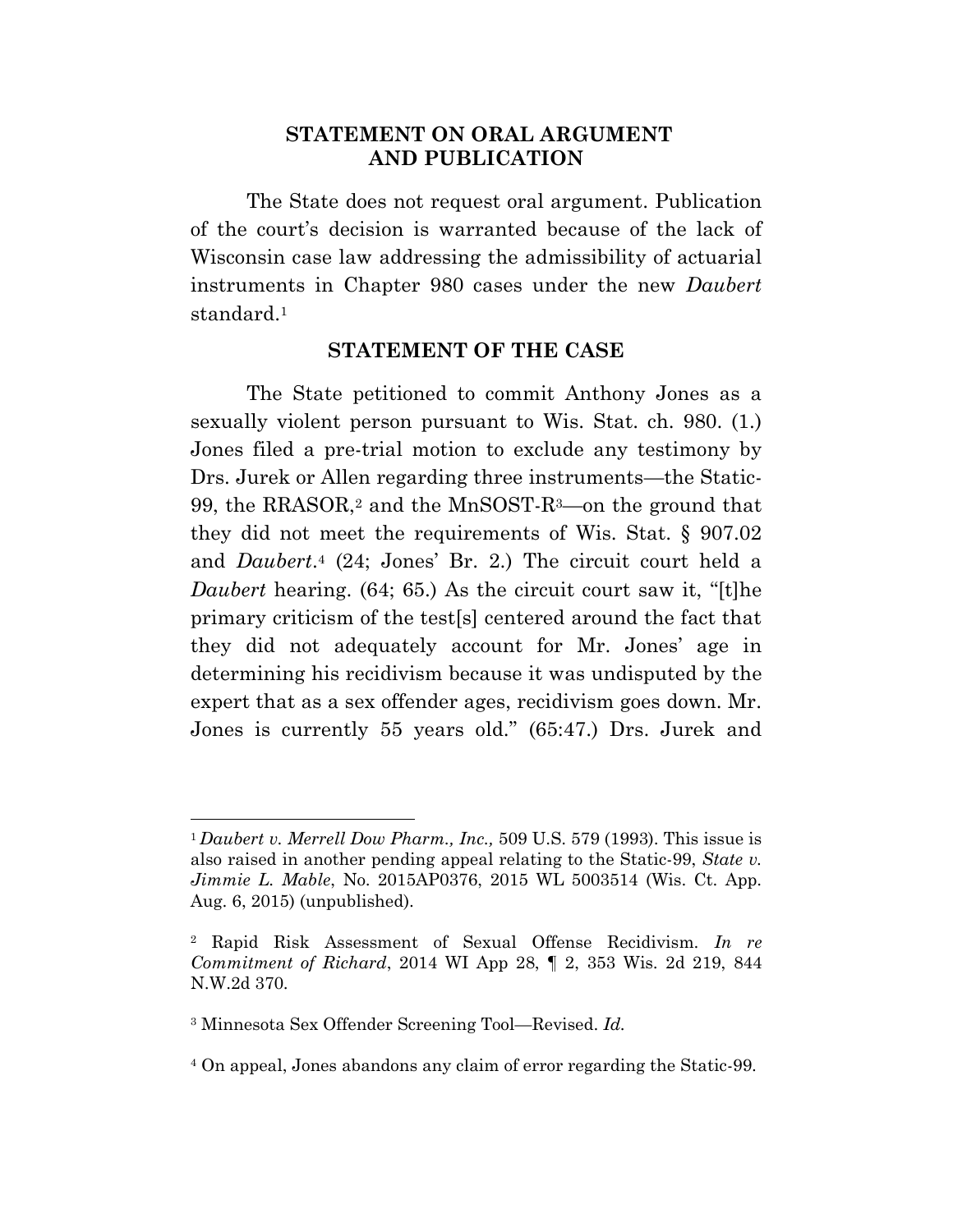Allen testified for the State and Dr. Wollert testified for Jones. (64; 65.)<sup>5</sup>

Dr Jurek testified that all of the instruments are empirically derived and validated. (64:27.) He uses more than one instrument because the error is different in each of the instruments. (64:26.) All have demonstrated a correlation with sexual recidivism. (64:27.) All of the instruments are what is known as meta studies, that is, statistical analysis of a number of other individual studies; the meta studies determined factors correlated with sexual recidivism. (64:27-28.) These factors were then used to construct the actuarial instruments. (64:28.) All of the instruments have been extensively reviewed and widely written about in the professional literature except the Static-99R<sup>6</sup> which is one of the newer instruments. (64:30.) All have been subjected to critique by e-mail, as well as, discussed and debated within the professional community. (64:30-31.) There are debates over norms and base rates. (64:31-32.) All of the creators of the instruments offer training except for the MnSOST-R. (64:30.) All of the instruments have rules for scoring, some requiring examiner judgment. (64:30.) There are disagreements over the results of the scoring and the interpretation of the ultimate result. (64:32.)

The MnSOST-R has been in use for 15 years. (64:34.) There are 12 research studies which indicate it has a positive relationship with sexual recidivism. (64:33.) A high score on the MnSOST-R has correlated with a high recidivism rate. (64:33.) It has remained strong on cross-

<sup>5</sup> The transcript mistakenly refers to Jones' hearing expert as Dr. Waller. (65:2-3.)

<sup>6</sup> The Static–99R is the updated version of the Static–99. *In re Commitment of Schulpius*, 2012 WI App 134, ¶ 10 n.8, 345 Wis. 2d 351, 825 N.W.2d 311.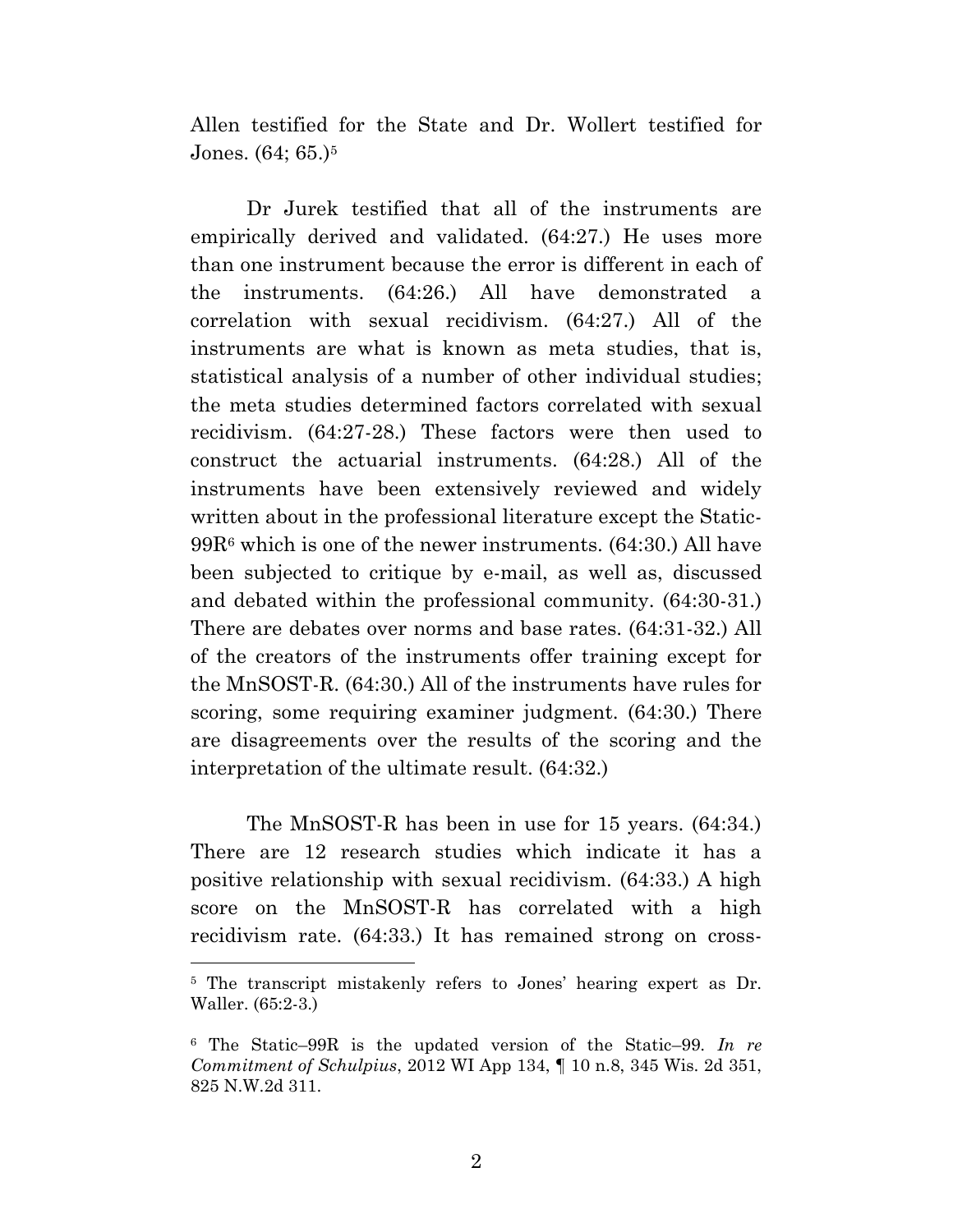validation. (64:35.) The instrument does account for age by giving one point up to 30 years of age and zero points after 30 years of age. (64:44.)

The RRASOR was the first actuarial instrument developed. (64:25.) There have been 35 or 36 studies showing that the RRASOR has a strong relationship to sexual offense recidivism. (64:25, 49.) The RRASOR is more sensitive to individuals with deviant arousal patterns. (64:26.) The RRASOR provides valuable information despite not being updated or reducing the overall score after age 25 years as the Static-99 does. (64:51-52.) There has been at least one paper in the last two or three years which has looked at the predictive accuracy of the RRASOR as compared to the Static-99 and the Static-99R. (64:52.)

Dr. Bradley Allen also testified at the *Daubert* hearing. He used only the Static-99 and the Static-99R. (64:108.) Dr. Allen testified that there is some disagreement in the professional community over the choice of actuarial instruments and also disagreement on interpretation of results. (64:103.) All of the actuarials have limits, one of which is that the instruments do not indicate whether an individual will or will not re-offend. (64:107.) They are all moderately predictive of sexual recidivism. (64:108.) He stated that the RRASOR and the MnSOST-R are still in use. (64:125.) Dr. Allen testified that the RRASOR was based on empirical research and had been cross-validated. (64:111.) He had used the RRASOR in the past. (64:111.) He stopped using it because he felt it outdated as the norms had not been updated but he acknowledged that others in the field still use it. (64:111-12.) The data underlying the RRASOR was reliable as was the statistical methodology. (64:112-13.)

Jones presented the testimony of Dr. Richard Wollert. (64:142.) He testified that in his view, the MnSOST-R and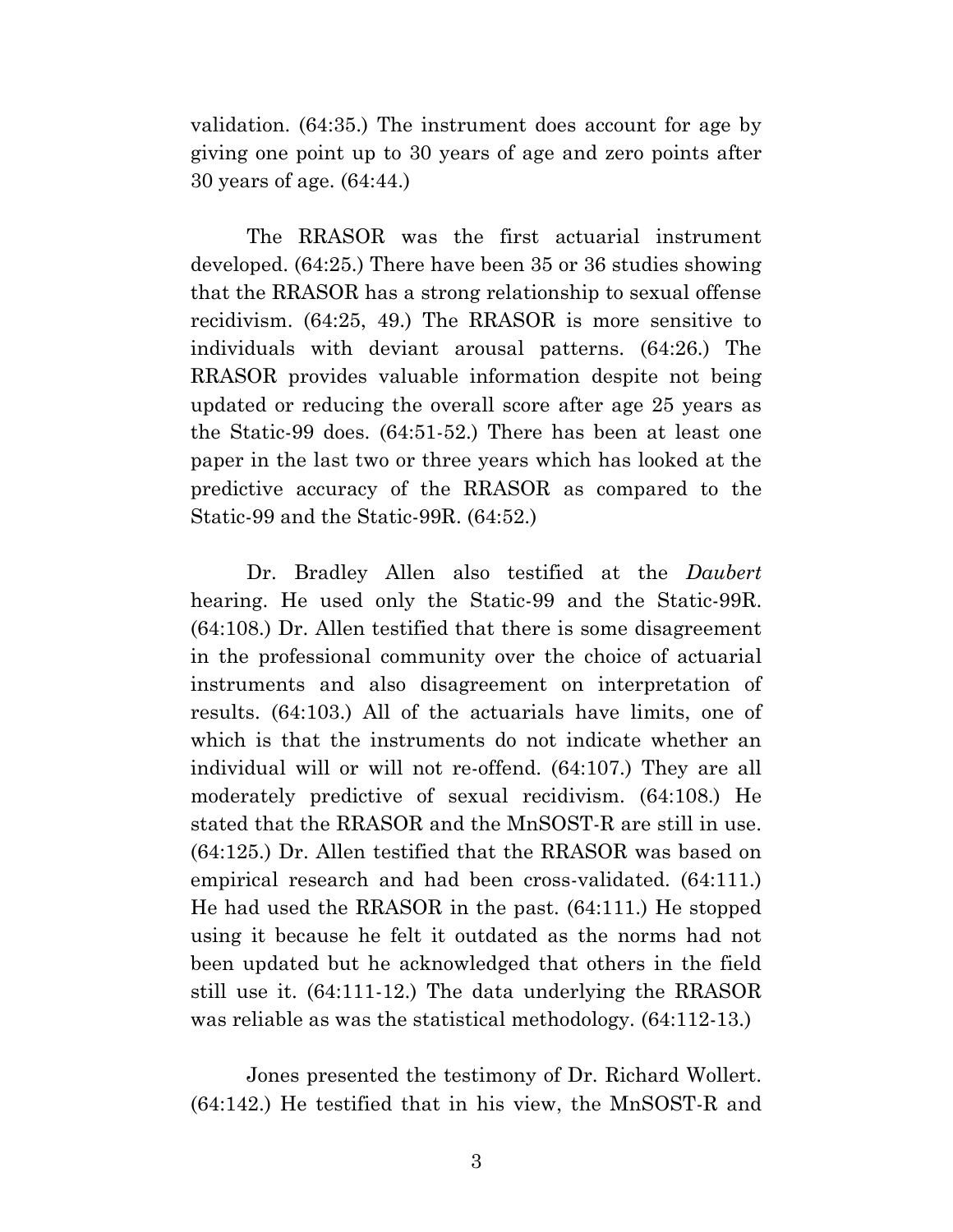the RRASOR were not based on sufficient data nor did they employ reliable principles or methodology. (64:161; 65:9.) He did acknowledge that the RRASOR had been "referenced quite a bit" and has the same accuracy as other instruments that don't take age and base rate into account. (65:3-4.)

On cross-examination, he agreed that all of the instruments were at best moderately predictive. (65:19.) He agreed that all of the instruments yield recidivism rates for groups sharing the same score on the particular instruments. (65:20.) Group data does not directly translate to individual risk. (65:20.) He also conceded that peer review includes more than just review in academic journals but, according to Dr. Wollert, academic journals carry more weight. (65:21.) He acknowledged that the MnSOST-R has been one of the most widely used sexual recidivism tools. (65:25.) On the whole, it had a similar predictive value as the other instruments. (65:27.) He admitted he had used the RRASOR in the past. (65:28.)

The circuit court ultimately held that all three instruments met Wis. Stat. § 907.02 and *Daubert*. (65:46-50.) The court concluded all three experts were knowledgeable about the instruments. While Dr. Jurek was the only one who currently used the RRASOR and MnSOST-R, both Dr. Allen and Dr. Wollert had used the RRASOR in the past. (65:47.) The court found that "[a]ll of the instruments were subject of extensive review. They have been written about, and even criticized . . . ." (65:48.) The court observed, "This is not junk science, which is what *Daubert* sought to reject. These actuarial tools are widely used in predicting recidivism in sex offenders." (65:48.)

#### **STANDARD OF REVIEW**

Appellate courts review a circuit court's decision to admit or exclude expert testimony under an erroneous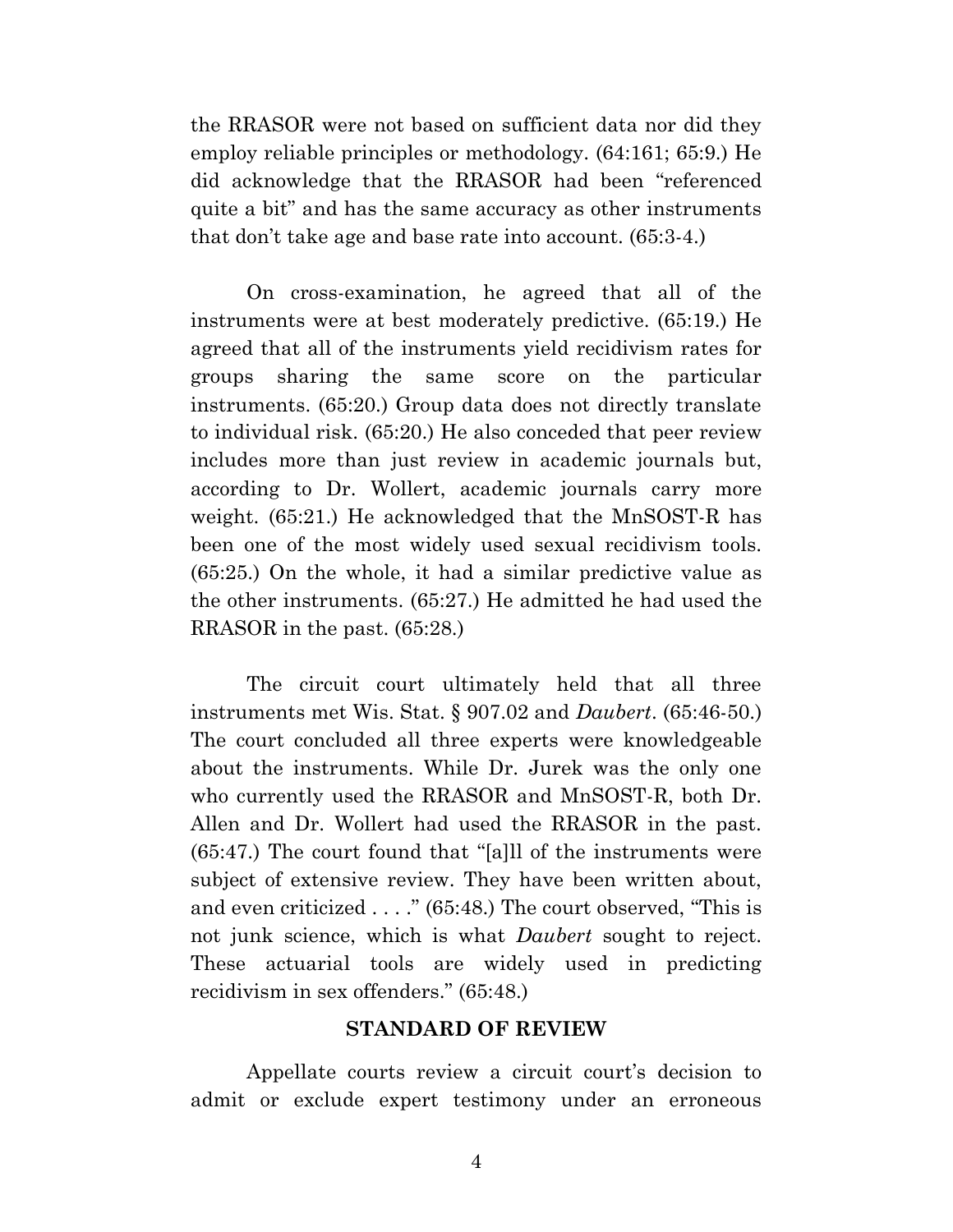exercise of discretion standard. *State v. Giese*, 2014 WI App 92, ¶ 16, 356 Wis. 2d 796, 854 N.W.2d 687 (applying erroneous exercise of discretion standard to a *Daubert* ruling); *State v. Chitwood*, 2016 WI App 36, ¶ 30, \_\_\_ Wis. 2d \_\_\_, \_\_\_ N.W.2d \_\_\_; s*ee also General Elec. Co. v. Joiner*, 522 U.S. 136, 138-39 (1997). A circuit court's discretionary decision will not be reversed if it has a rational basis and was made in accordance with accepted legal standards in view of the facts in the record. *Giese*, 356 Wis. 2d 796, ¶ 16; *Chitwood*, 2016 WI App 36, ¶ 30*.* If the record supports the trial court's evidentiary decision, an appellate court "will not reverse even if the trial court gave the wrong reason or no reason at all." *State v. Jenkins*, 168 Wis. 2d 175, 186, 483 N.W.2d 262 (Ct. App. 1992) (citations omitted).

#### **ARGUMENT**

The only issue that Jones raises in this appeal is whether the trial court erred when it permitted Dr. Anthony Jurek to testify about his use of the RRASOR and MnSOST-R actuarial instruments in assessing Jones' risk of committing another sexually violent offense. (*See* Jones' Br. 2, 10-15.) Actuarial instruments "are statistical researchbased instruments that are created using data obtained by studying various factors associated with recidivism in groups of people who were convicted for sexual offenses, released, and followed over time." *In re Commitment of Combs*, 2006 WI App 137, ¶ 4, 295 Wis. 2d 457, 720 N.W.2d 684. Jones claims that Wis. Stat. § 907.02 and *Daubert v. Merrell Dow Pharm., Inc.*, 509 U.S. 579 (1993) should have barred Dr. Jurek's expert testimony about his use of two of the four actuarial instruments he used in assessing Jones' risk to reoffend.

#### **I. The** *Daubert* **standard and Wis. Stat. § 907.02.**

Wisconsin Stat. § 907.02 governs the admission of expert testimony. *See Giese*, 356 Wis. 2d 796, ¶ 17. Prior to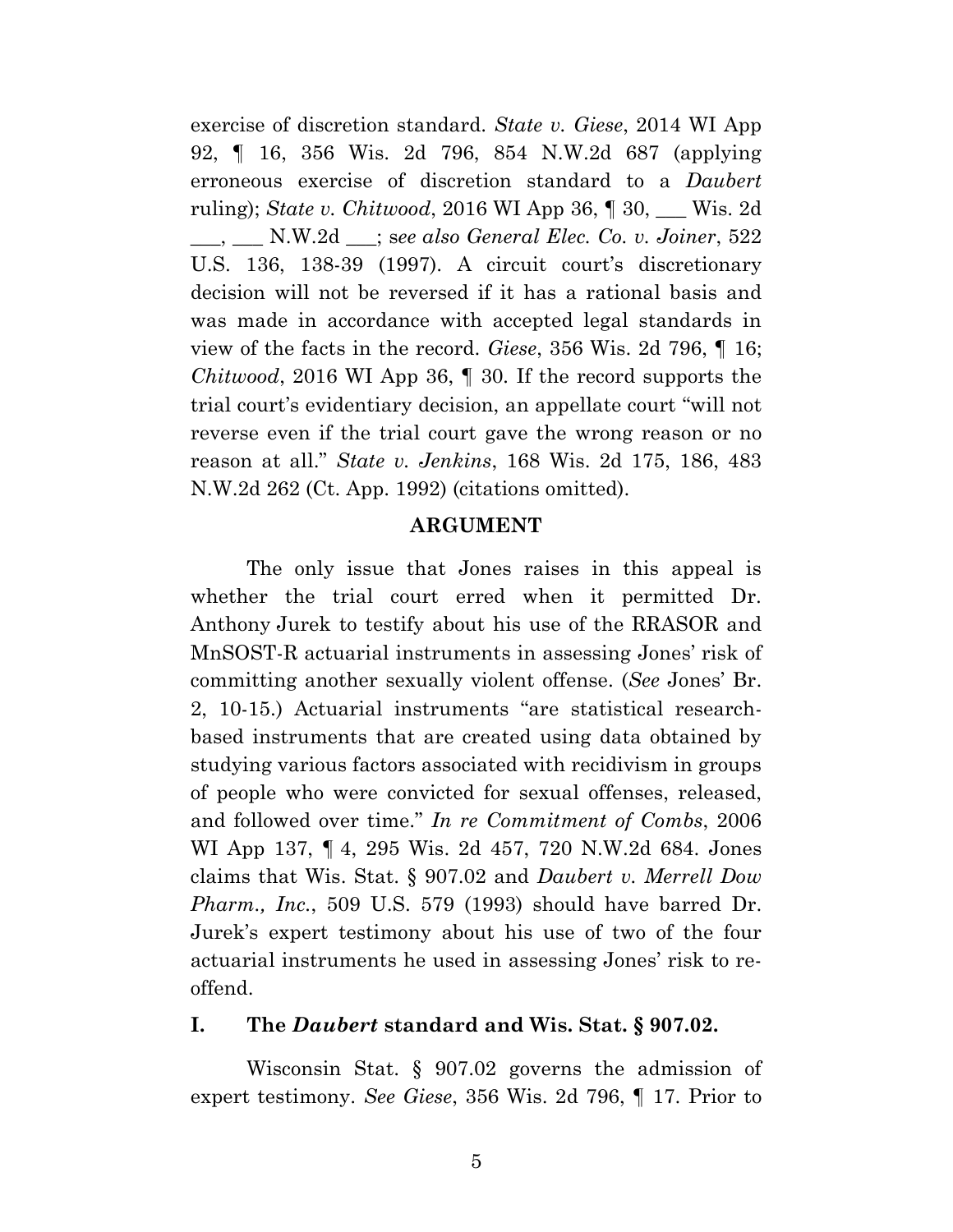2011, that statute made expert testimony admissible "'if the witness [was] qualified to testify and the testimony would help the trier of fact understand the evidence or determine a fact at issue.'" *Id.* (quoting *State v. Kandutsch*, 2011 WI 78, ¶ 26, 336 Wis. 2d 478, 799 N.W.2d 865).

In January 2011, the Legislature amended § 907.02 to make Wisconsin law on the admission of expert testimony consistent with "'the *Daubert* reliability standard embodied in Federal Rule of Evidence 702.'" *Id.* (quoting *Kandutsch*, 336 Wis. 2d 478, ¶ 26 n.7). Federal Rule 702 codified the trilogy of United States Supreme Court cases *Daubert*, *General Elec. Co. v. Joiner*, 522 U.S. 136 (1997), and *Kumho Tire Co., Ltd. v. Carmichael,* 526 U.S. 137 (1999).

The amended rule provides as follows:

If scientific, technical, or other specialized knowledge will assist the trier of fact to understand the evidence or to determine a fact in issue, a witness qualified as an expert by knowledge, skill, experience, training, or education, may testify thereto in the form of an opinion or otherwise, if the testimony is based upon sufficient facts or data, the testimony is the product of reliable principles and methods, and the witness has applied the principles and methods reliably to the facts of the case.

Wis. Stat. § 907.02(1) (2013-14).

Under the new § 907.02, the circuit court performs a "gate-keeper function . . . to ensure that the expert's opinion is based on a reliable foundation and is relevant to the material issues." *Giese*, 356 Wis. 2d 796, ¶ 18. The court must focus on the principles and methodology the expert relies upon, not on the conclusion generated. *Id.*; *see also Daubert*, 509 U.S. at 595. The standard envisions a "flexible" inquiry "to prevent the jury from hearing conjecture dressed up in the guise of expert opinion." *Giese*, 356 Wis. 2d 796, ¶ 19. The expert's testimony must be grounded in an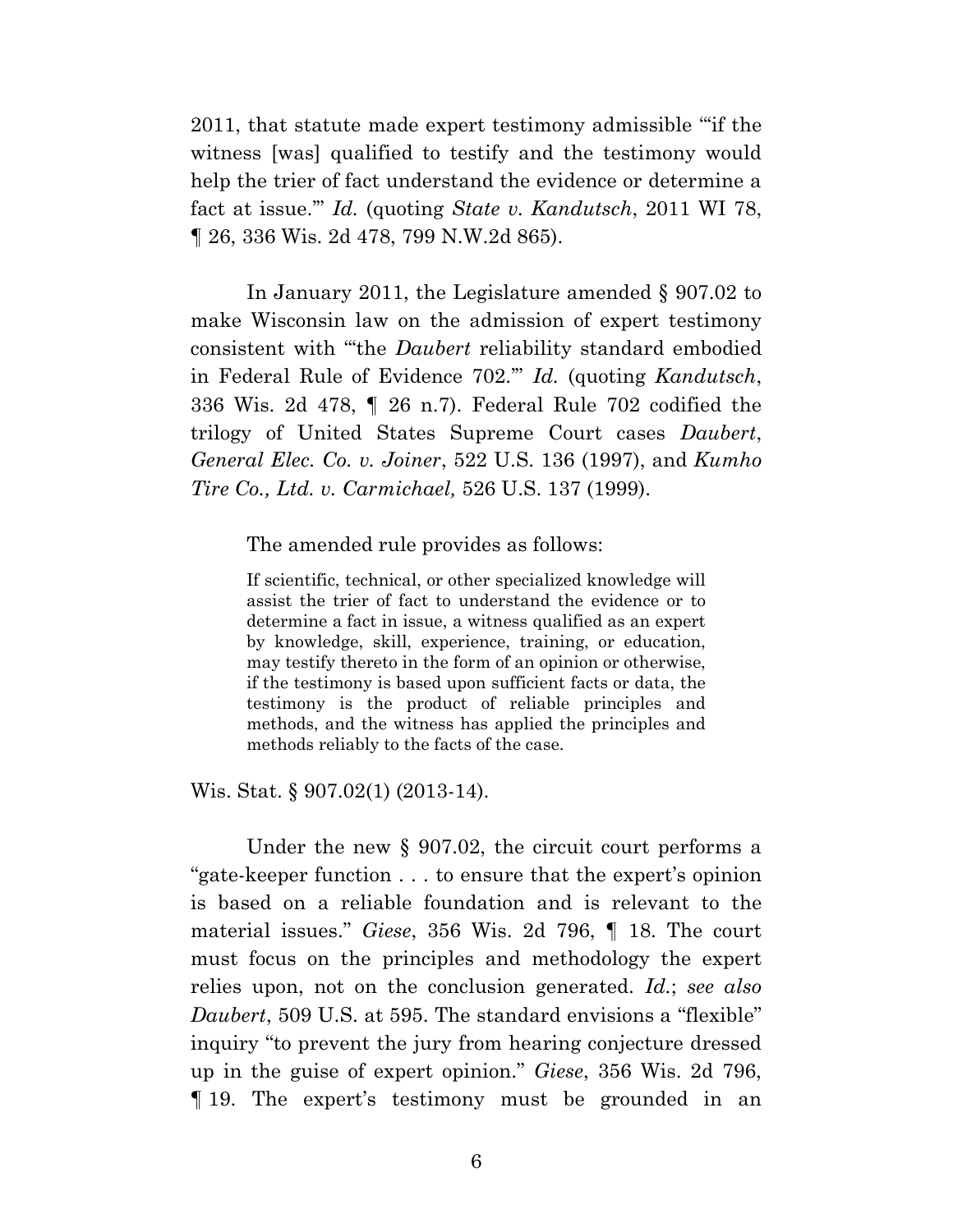accepted body of learning or experience in the expert's field, and the expert must explain how the conclusion is so grounded. Fed. R. Evid. 702 advisory committee note (2000 amendment) (Rule 702 committee note).

Prior to the adoption of the *Daubert* standard, Wisconsin courts upheld the admissibility of expert testimony concerning actuarial instruments because they are "'the type of information commonly and reasonably relied up[on] by experts in the field of sex offender risk assessment to draw conclusions about future risk.'" *In re Commitment of Tainter*, 2002 WI App 296, ¶¶ 5, 20, 259 Wis. 2d 387, 655 N.W.2d 538; *see also In re Commitment of Smalley*, 2007 WI App 219, ¶¶ 15-16, 305 Wis. 2d 709, 741 N.W.2d 286; *In re Commitment of Richard*, 2014 WI App 28, ¶ 2, 353 Wis. 2d 219, 844 N.W.2d 370.

### **II. The circuit court did not misuse its discretion in admitting Dr. Jurek's expert opinion using the RRASOR and the MnSOST-R.**

Although Jones' brief acknowledges at the outset of his argument that this Court applies the deferential erroneous exercise of discretion standard of review to the circuit court's decision, (*see* Jones' Br. 8), the remainder of his brief ignores the standard of review, arguing the admissibility of Dr. Jurek's testimony as though this Court were making the admissibility decision in the first instance. Because Jones has not shown that the circuit court erroneously exercised its discretion when it admitted Dr. Jurek's testimony, this Court should affirm the circuit court's evidentiary ruling and the judgment of commitment.

Jones argues, based on Dr. Wollert's testimony, that the MnSOST-R sample size is too small and "there has never been an analysis of which items contribute to recidivism rates, and which ones are totally useless." (64:151-53.) He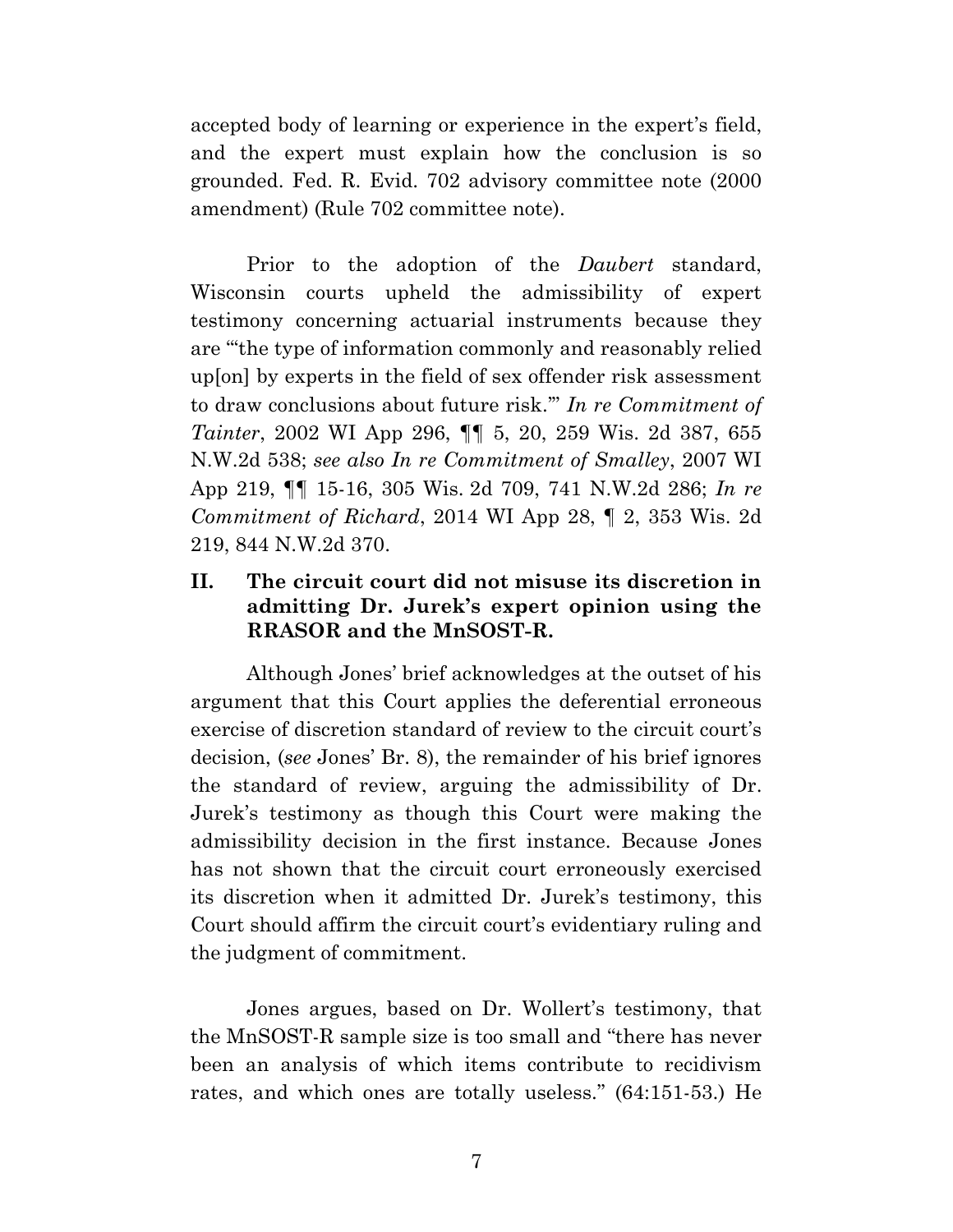also claims the MnSOST-R fails to account for the decline in recidivism rates. (Jones' Br. 11.) Jones faults the RRASOR on the same grounds he claims make the MnSOST-R unreliable: a small sample size and the failure to take age and the decrease in recidivism rates generally into account. (Jones' Br. 12-13.) Jones relies on Dr. Wollert's testimony that the development methods for the MnSOST-R "'virtually guarantees a high false positive rate overestimating the probability of recidivism.'" (Jones' Br. 11.) But Dr. Wollert acknowledged that an article he cited in his affidavit stated the MnSOST-R "has been one of the most widely used sexual recidivism tools." (65:25.) Despite Dr. Wollert's testimony, the circuit court credited the testimony of Drs. Jurek and Allen when it found "[a]ll of the instruments were subject of extensive review. They have been written about, and even criticized [in] the papers that he [Jones] has submitted." (65:48.)

Moreover, Wis. Stat. § 907.02 and its Federal counterpart, Rule 702, do not require "a complete and flawfree set of data," it requires data that is "sufficient." *United States v. Mikos*, 539 F.3d 706, 711 (7th Cir. 2009). A prediction tool which has been used some 15 years, (64:34), is the most widely used tool available, (65:25), and is as predictive as other tools of like design, (64:108; 65:27), qualifies as "sufficient." This is not a case of *ipse dixit* ("because I said so") testimony. Dr. Jurek employed the same methodology as Dr. Allen, who Jones no longer challenges. And his own trial expert, Dr. Thomas Zander, used two actuarial instruments, the Static-99R and the Static 2002-R, both of which have their genesis in the RRASOR and Static-99. (64:111-14; 71:53.)

The focus of the circuit court's inquiry "must be solely on principles and methodology, not on the conclusions that they generate." *Daubert*, 509 U.S. at 595. This focus raises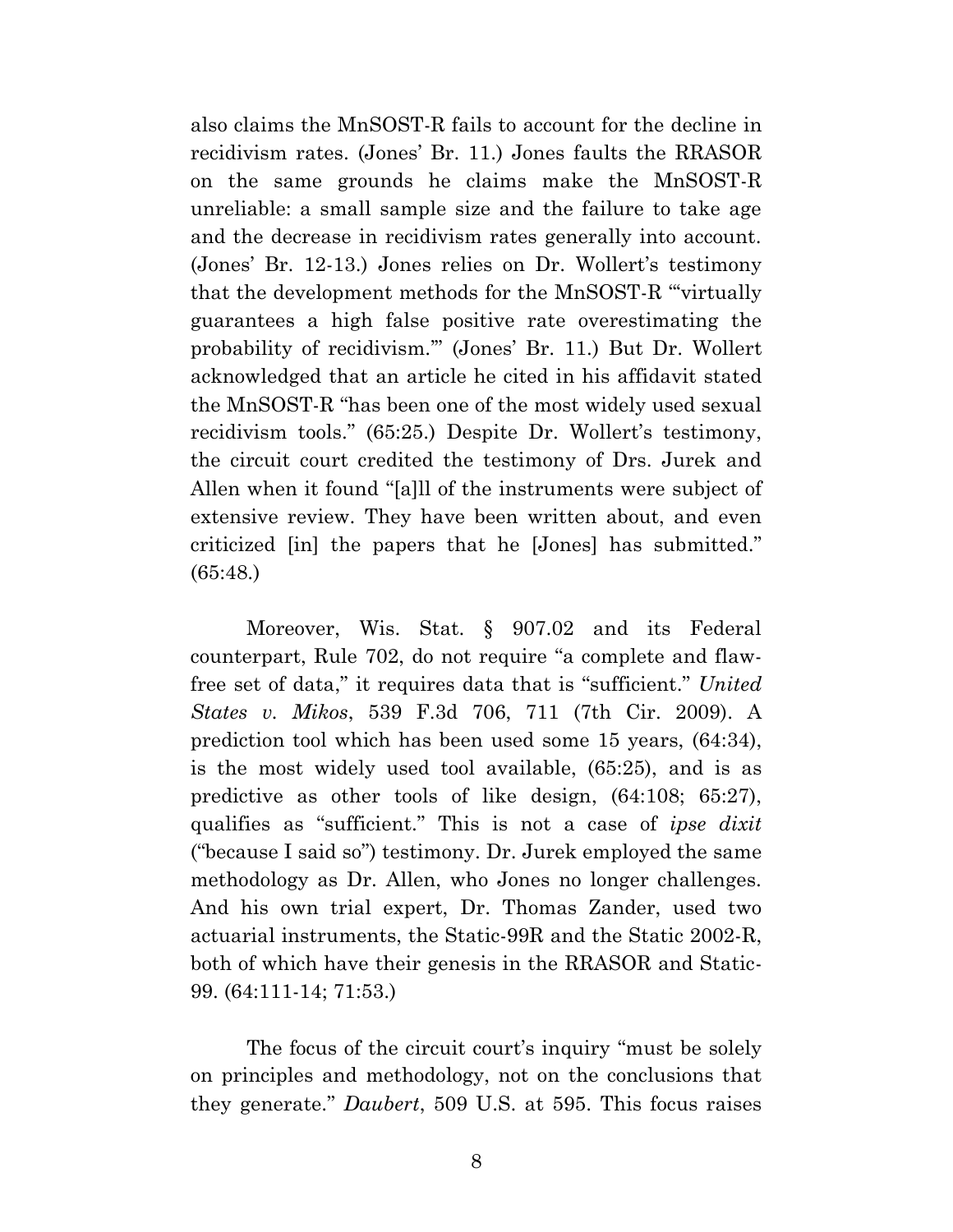the question of whether an opponent of experts such as Jones, can raise a *Daubert* challenge merely on the basis of opposing views, when he or she presents an expert of his/her own who uses the same principles, the same methodology and the same or similar data. "[E]xpert testimony cannot be excluded simply because the expert uses one test rather than another, when both tests are accepted in the field and both reach reliable results." *Heller v. Shaw Indus., Inc.*, 167 F.3d 146, 160 (3d Cir. 1999).

It is possible to exclude expert testimony when the expert has unjustifiably extrapolated from an accepted premise to an unfounded conclusion. Rule 702 committee note (citing *General Elec. Co.*, 522 U.S. 136, 146 (1997). *See State v. Cardenas-Hernandez*, 219 Wis. 2d 516, 528, 579 N.W.2d 678 (1998) ("Wisconsin courts look to federal cases interpreting and applying the federal rules of evidence as persuasive authority.").

But if any such extrapolation has occurred in this case, it is the Static-99R and the Static-2002-R that have, based on this record, unjustifiably extrapolated from an accepted premise to an unfounded conclusion. The Static-99R has not been cross-validated and there is only one study that looks at the age weighing on that instrument. (64:123.) The only testimony concerning the Static-2002-R is Dr. Zander's statements that the developers were trying to improve the Static-99 and the Static-99R. He gave no details of how the Static-2002-R had been received in the psychological community. There is no discussion of any type of peer review or attempts to validate the "new" data nor even a comment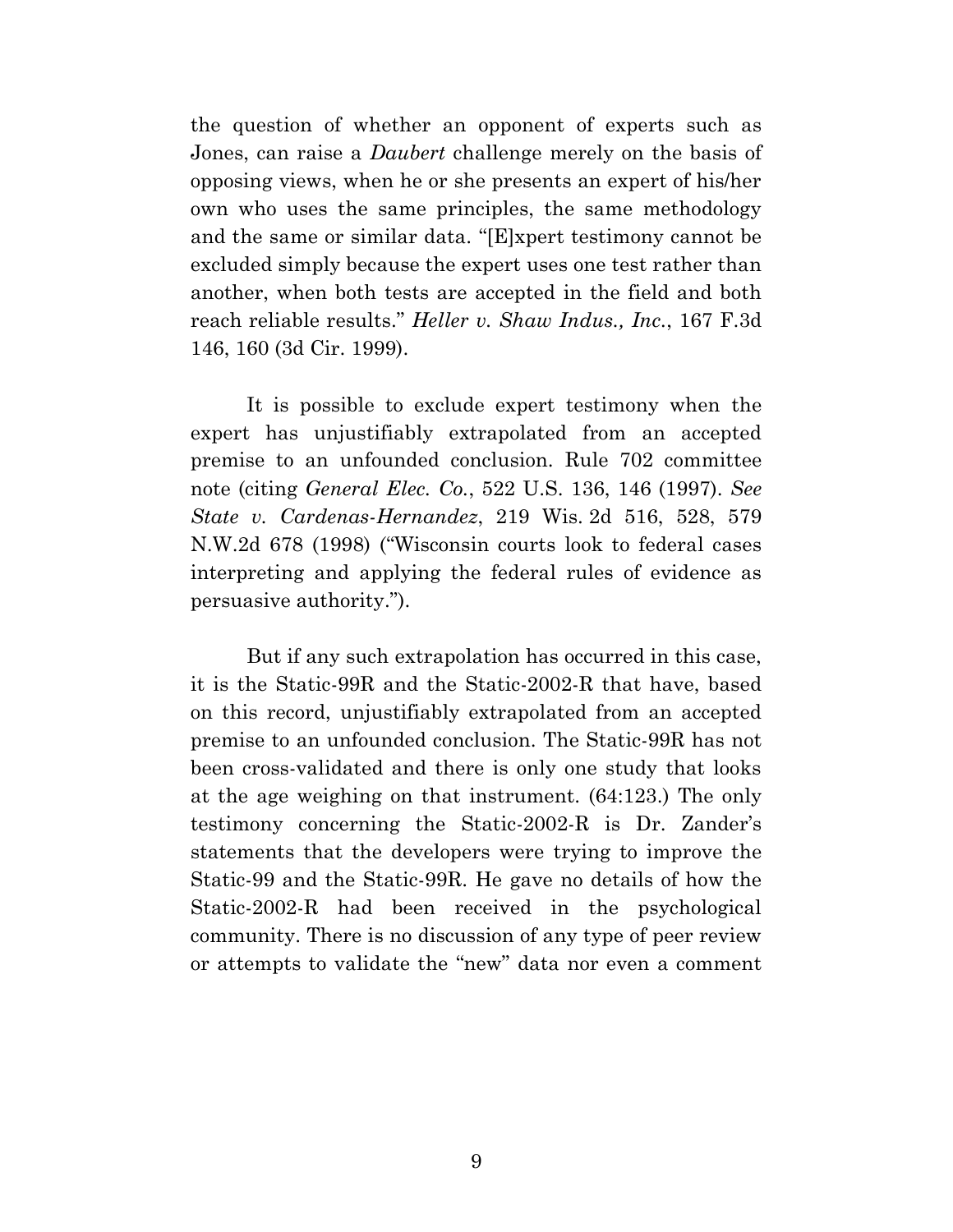on whether the Static-2002-R is widely accepted or accepted at all beyond Dr. Zander. <sup>7</sup> (71:53, 63.)

Jones argues the RRASOR has "not [been] published in a peer-review . . . ." (Jones' Br. 12.) "Publication is not a *sine qua non* of expert testimony." *Mikos*, 539 F.3d at 711 (citing *Daubert*, 509 U.S. at 593); *see also Kannankeril v. Terminix Int'l, Inc.*, 128 F.3d 802, 809 (3d Cir. 1997) (holding that lack of peer review or publication was not dispositive where the expert's opinion was supported by "widely accepted scientific knowledge"). Additionally, the circuit court did not accept Jones' view of peer review. (65:47.) "[W]hile publication in a journal is the most rigorous, it is not the only way to peer review. The witnesses testified that these tests are routinely published on both in journals and in published papers. There are websites that [*sic*] are conferences and training that peers and experts can attend." (65:47-48.) As the United States Supreme Court observed in *Kumho Tire Co., Ltd.*, 526 U.S. 137, 142 (1999), "the law grants a [circuit] court the same broad latitude when it decides how to determine reliability [under *Daubert*] as it enjoys in respect to its ultimate reliability determination."

Although the circuit court did not directly address the criticism regarding the small sample size of the RRASOR or the MnSOST-R, the testimony that the circuit court was entitled to credit—that the RRASOR and MnSOST-R had been studied and shown to be valid in various populations and were widely used—would seem to belie that criticism. "The question is whether the scientific principles and methods that the expert relies upon have a reliable foundation 'in the knowledge and experience of [the expert's]

<sup>7</sup> The State does not take issue with Jones' use of the Static-99R and the Static-2002-R at trial. In view of the testimony below, the expert testimony was admissible; its weight was for the jury.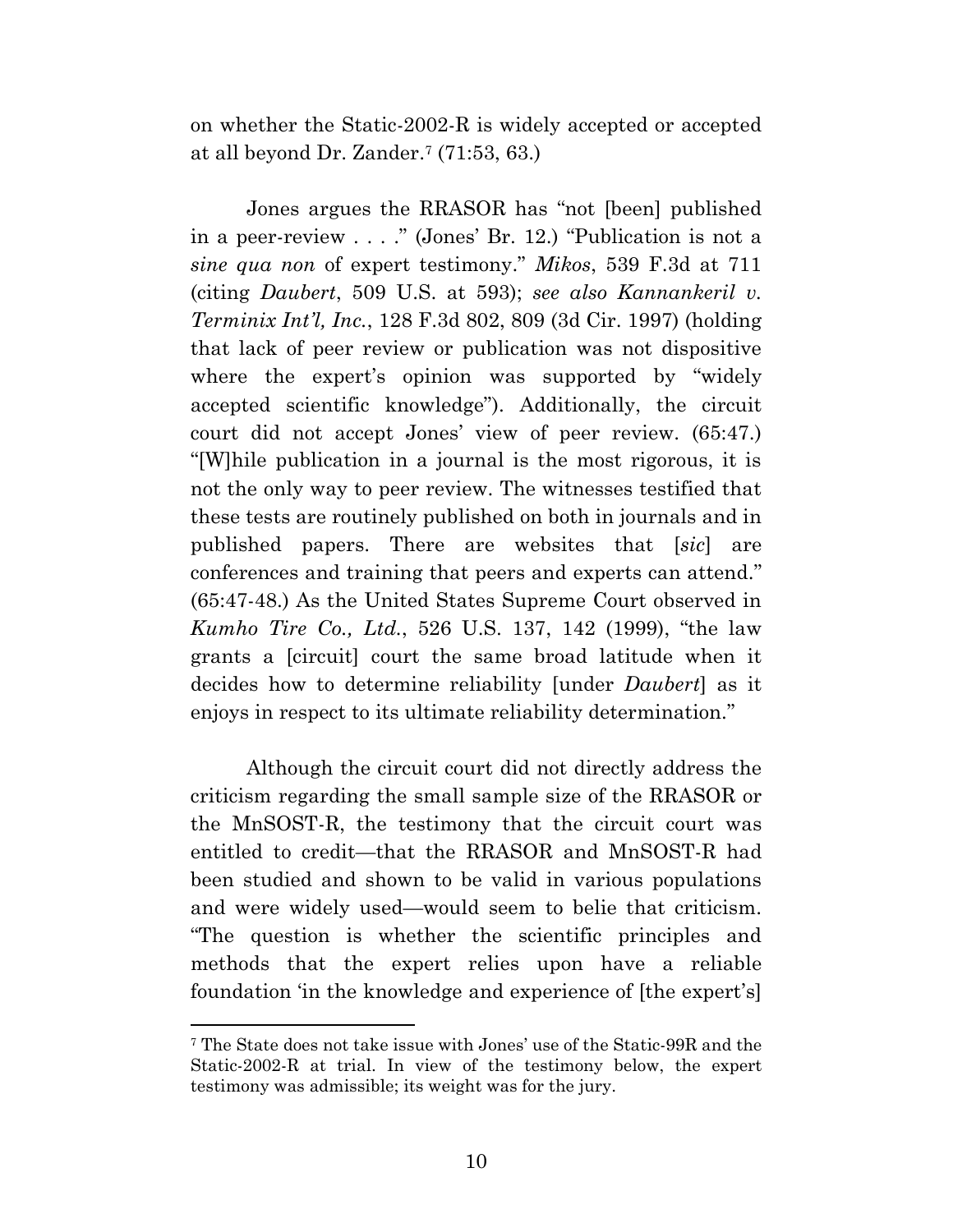discipline.'" *Giese*, 356 Wis. 2d 796, ¶ 18 (citing *Daubert*, 509 U.S. at 592). Wis. Stat. § 907.02 "is broad enough to permit testimony that is the product of competing principles or methods in the same field of expertise." Rule 702 committee note.

The dispute in this case reduces to a professional disagreement about whether and how age affects sexual offense recidivism and whether the decline in the sexual offense recidivism rate in group data has any bearing on the recidivism rate of a particular individual. Such disputes are beyond the gatekeeper role of the circuit court. "*Daubert* neither requires nor empowers trial courts to determine which of several competing scientific theories has the best provenance." *Ruiz-Troche v. Pepsi Cola Bottling Co.*, 161 F.3d 77, 85 (1st Cir. 1998). Such disputes are best left to the jury. "Vigorous cross-examination, presentation of contrary evidence, and careful instruction on the burden of proof are the traditional and appropriate means of attacking shaky but admissible evidence." *Daubert*, 509 U.S. at 596; *Giese*, 356 Wis. 2d 796, ¶ 28.

The circuit court's conclusion finds further support under *Daubert* or a similar test in *United States v. Shields*, 597 F. Supp. 2d 224, 236 n.18 (D. Mass. 2009), ("'[A]ctuarial risk assessments (RRASOR, STATIC–99, and any adjusted actuarial approach, including the 'guided clinical method' and the 'adjusted actuarial method') are reliable under the standards set forth in *Daubert v. Merrell Dow Pharmaceuticals,* 509 U.S. 579, 113 S.Ct. 2786, 125 L.Ed.2d 469 (1993).'"); *In re Detention of Holtz*, 653 N.W.2d 613, 616- 19 (Iowa Ct. App. 2002)<sup>8</sup> ("The district court did not abuse its

<sup>8</sup> Iowa does not require trial courts to follow *Daubert* but permits it if the court finds it helpful. *Leaf v. Goodyear Tire & Rubber Co*., 590 N.W.2d 525, 533 (Iowa 1999).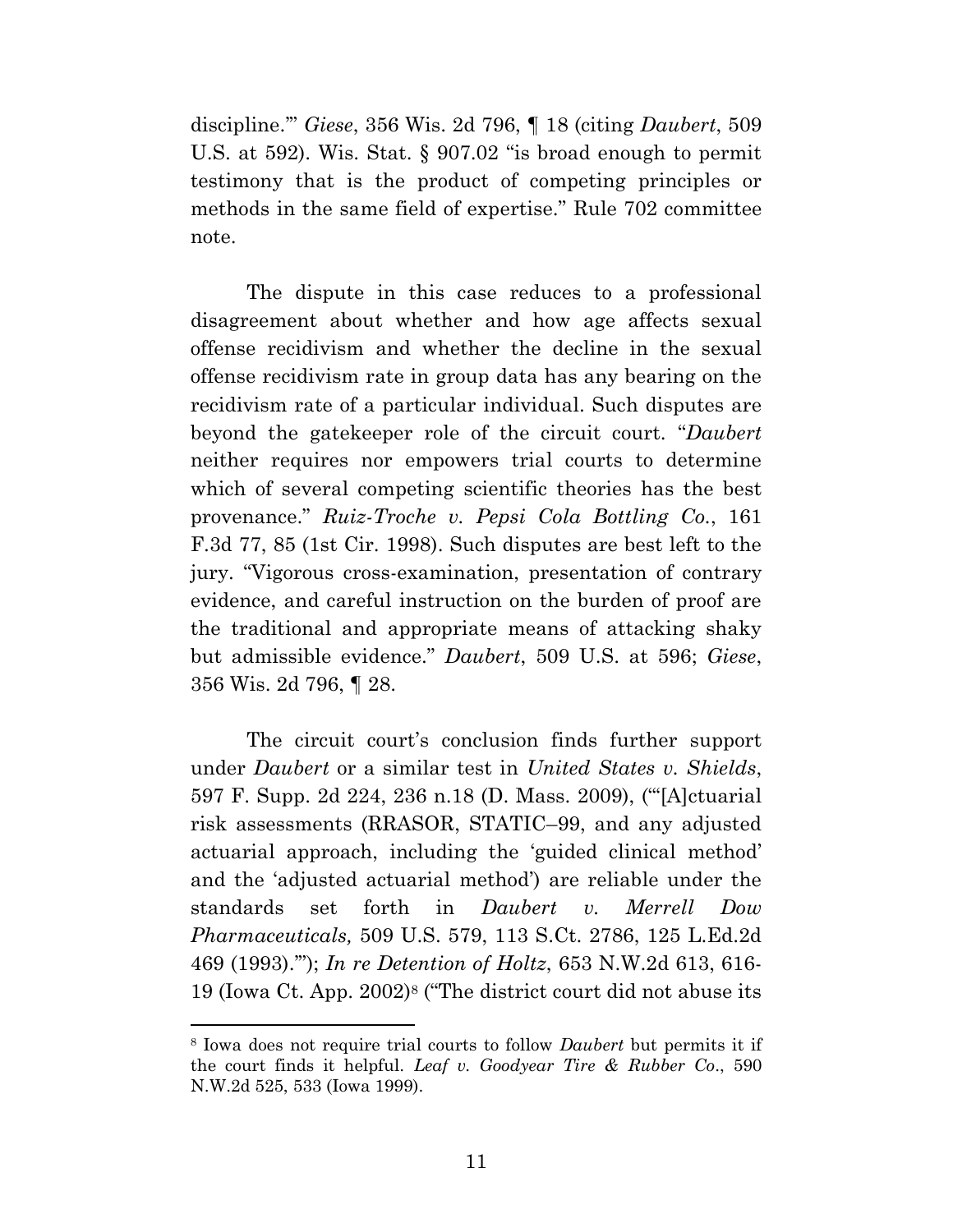discretion in admitting [RRASOR, Static-99, MnSOST and MnSOST-R.]"); *Goddard v. State*, 144 S.W.3d 848, 853 (Mo. Ct. App. 2004)<sup>9</sup> ("[T]here was an abundance of evidence showing that the [Static-99 and MnSOST-R] met the requirements of scientific validity.").

In assessing the law in other jurisdictions, the admissibility of the actuarial instruments present a particular problem because the evidentiary law in the states varies substantially. Many states still follow the test for admissibility enunciated in *Frye v. United States*, 293 F. 1013 (D.C. Cir. 1923). The *Frye* test holds "expert opinion based on a scientific technique is inadmissible unless the technique is 'generally accepted' as reliable in the relevant scientific community." *Daubert*, 509 U.S. at 584 (citing *Frye*, 293 F. at 1129-30). The RRASOR, MnSOST-R and other actuarial instruments have been admitted in other states although the exact evidentiary standards vary. *See People v. Poe*, 88 Cal. Rptr. 2d 437, 440 (Cal. Ct. App. 1999) (use of RRASOR upheld); *Garcetti v. Superior Court*, 102 Cal. Rptr. 2d 214, 241 (Cal. Ct. App. 2000) (use of PCL-R, RRASOR and Static-99 upheld); *In re Detention of Strauss*, 20 P.3d 1022, 1024 (Wash. App. 2001) (use of MnSOST, RRASOR and VRAG upheld); *In re Commitment of R.S.*, 773 A.2d 72, 95 (N.J. Super. Ct. App. Div. 2001) ("[A]ctuarial instruments are an accepted and advancing method of helping to assess the risk of recidivism among sex offenders."); *In re Commitment of Simons*, 821 N.E.2d 1184, 1192 (Ill. 2004) (whether or not actuarial risk assessment is subject to *Frye,* there is no question that it is generally accepted by professionals who assess sexually violent offenders and therefore is perfectly admissible in a court of law).

<sup>&</sup>lt;sup>9</sup> The Missouri evidence rule is "essentially the same" as Rule 702. *Goddard v. State*, 144 S.W.3d 848, 852 (Mo. Ct. App. 2004).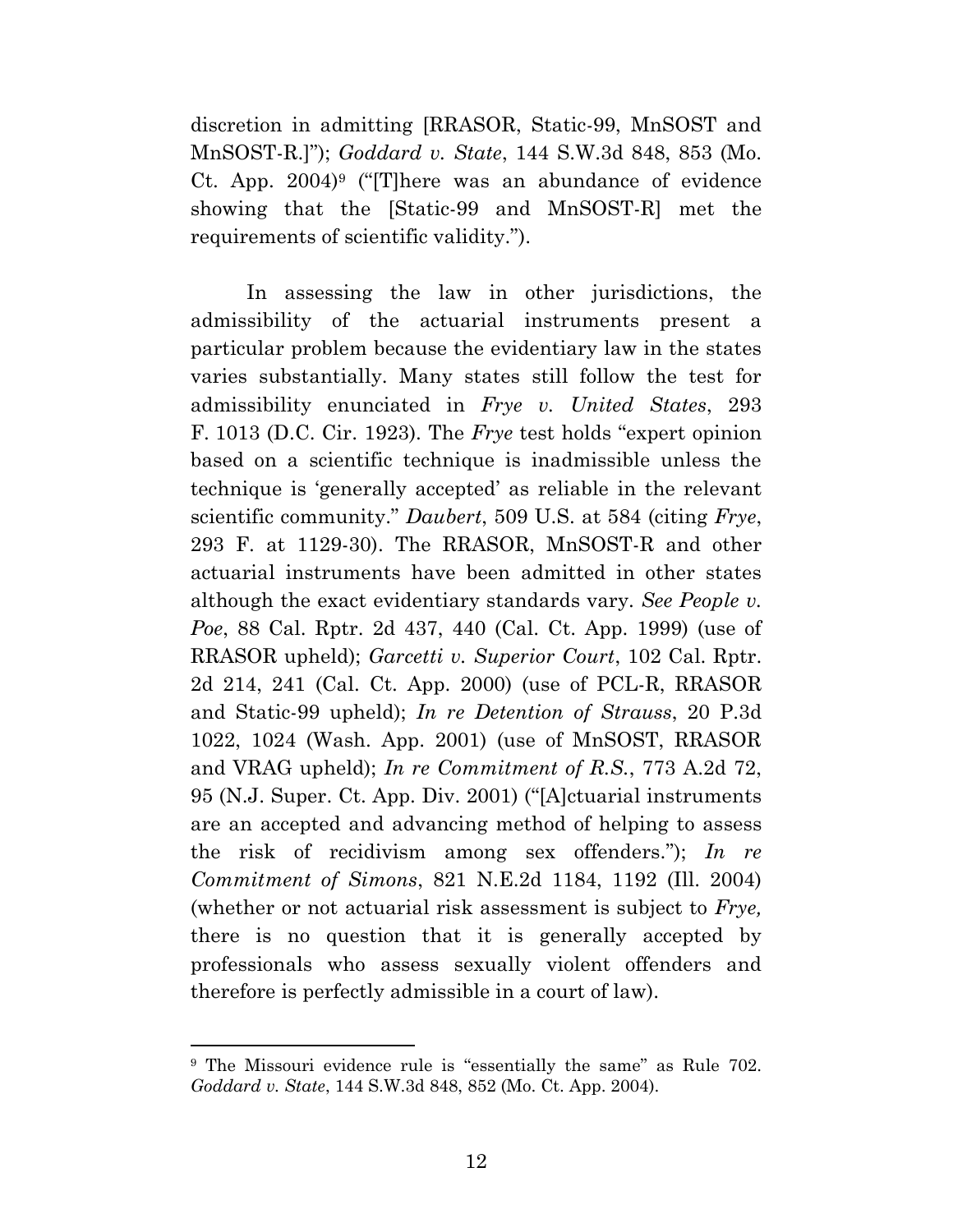Finally, the State notes that proponents "'do not have to demonstrate to the judge by a preponderance of the evidence that the assessments of their experts are correct, they only have to demonstrate by a preponderance of evidence that their opinions are reliable . . . . The evidentiary requirement of reliability is lower than the merits standard of correctness.'" Rule 702 committee note. The evidence of record, which the circuit court was entitled to credit, and the case law in other jurisdictions establishes that the RRASOR and the MnSOST-R are sufficiently reliable to meet Wis. Stat. § 907.02's admissibility requirement. The circuit court did not misuse its discretion in admitting Dr. Jurek's testimony.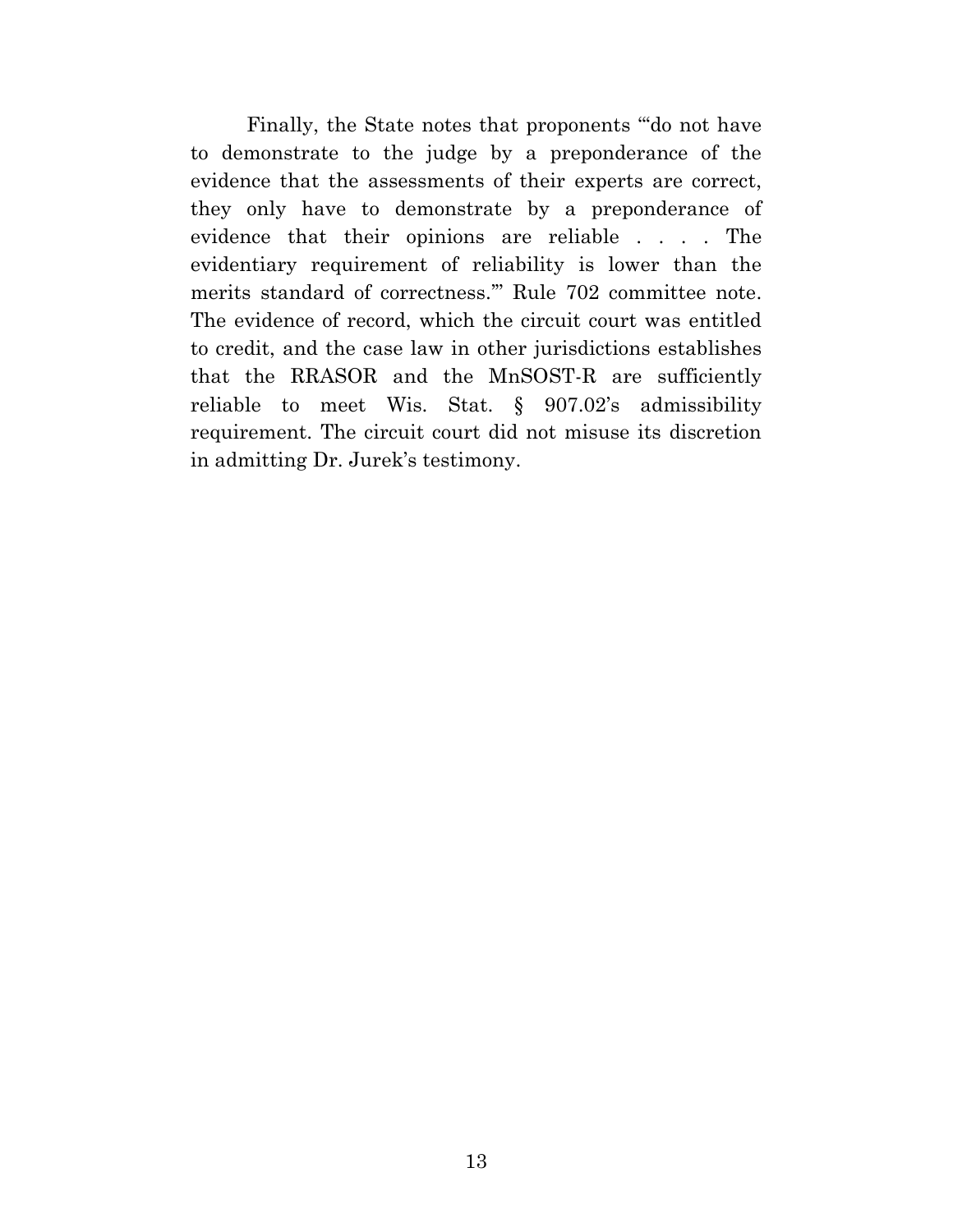#### **CONCLUSION**

For the reasons stated above, this Court should hold the circuit court did not misuse its discretion in admitting Dr. Jurek's expert opinion and testimony regarding the RRASOR and MnSOST-R actuarial instruments. It should affirm the judgment of commitment.

Dated at Madison, Wisconsin, this 5th day of July, 2016.

Respectfully submitted,

BRAD D. SCHIMEL Wisconsin Attorney General

WARREN D. WEINSTEIN Assistant Attorney General State Bar #1013263

Attorneys for Plaintiff-Respondent

Wisconsin Department of Justice Post Office Box 7857 Madison, Wisconsin 53707-7857 (608) 264-9444 (608) 266-9594 (Fax) weinsteinwd@doj.state.wi.us